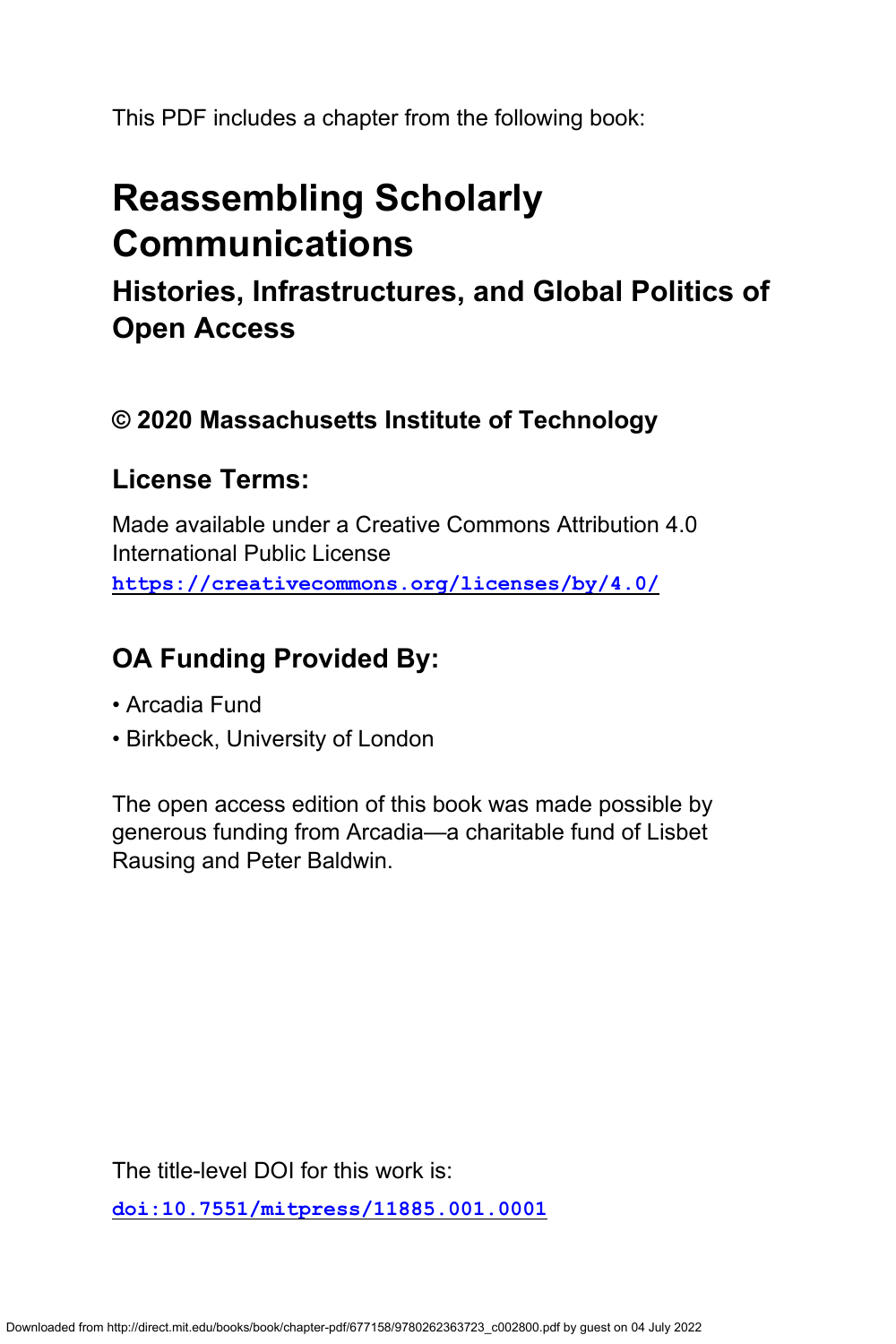**Eduardo Aguado-López** is the general director of Redalyc and a member of the National System of Researchers SNI of Mexico. He holds a doctorate in higher education from the Center for Research and Teaching in Humanities, Mexico and earned a master's degree in sociology from UAEM. Eduardo is professor-researcher of the School of Political and Social Sciences at UAEM, a founder and director of the Network of Scientific Journals from Latin America and the Caribbean, Spain and Portugal, Redalyc. He is the cofounder of AmeliCA Open Knowledge S. C. He was awarded the distinction of "Doctor Caracciolo Parra and Olmedo, Rector Heroico" in 2011 by the Universidad de los Andes, Venezuela for the Dissemination of Latin American Science. He was awarded the National Book Award Venezuela, in the category of Scientific-Technical Book. He has published several research papers and books on bibliometrics, open access, alternative metrics and epistemology, among others; and he has participated in several keynote presentations at national and international conferences.

**Denisse Albornoz** is an international development specialist and sociologist from the University of Toronto. Her research addresses power dynamics and inequality in the production of technology, data, and knowledge and its impact on vulnerable or disenfranchised communities. She was a research associate for the IDRC and DFID-funded Open and Collaborative Science in Development Network (OCSDNet) (2014–2018), coeditor for the open-access book *Contextualizing Openness* (University of Ottawa Press), and one of the cofounders of the Knowledge G.A.P. project (2017– 2018). Denisse is currently the research director of the digital rights NGO Hiperderecho (Lima, Peru) and is leading research and programs that champion access to justice for data and technology users in Peru, with a focus on women, the LGBTQ community, at-risk youth, and the urban poor.

**Penny C. S. Andrews** researches politics, fandom, internet cultures, gender, and social media. They have bylines as a freelance journalist in the Independent, Slate, New Statesman, Prospect, the Times, Popula, and more. On Twitter, they are @pennyb.

**Dominique Babini** is from Argentina, holding a doctorate in political science and a postgraduate qualification in scientific information. She is an open-access advisor at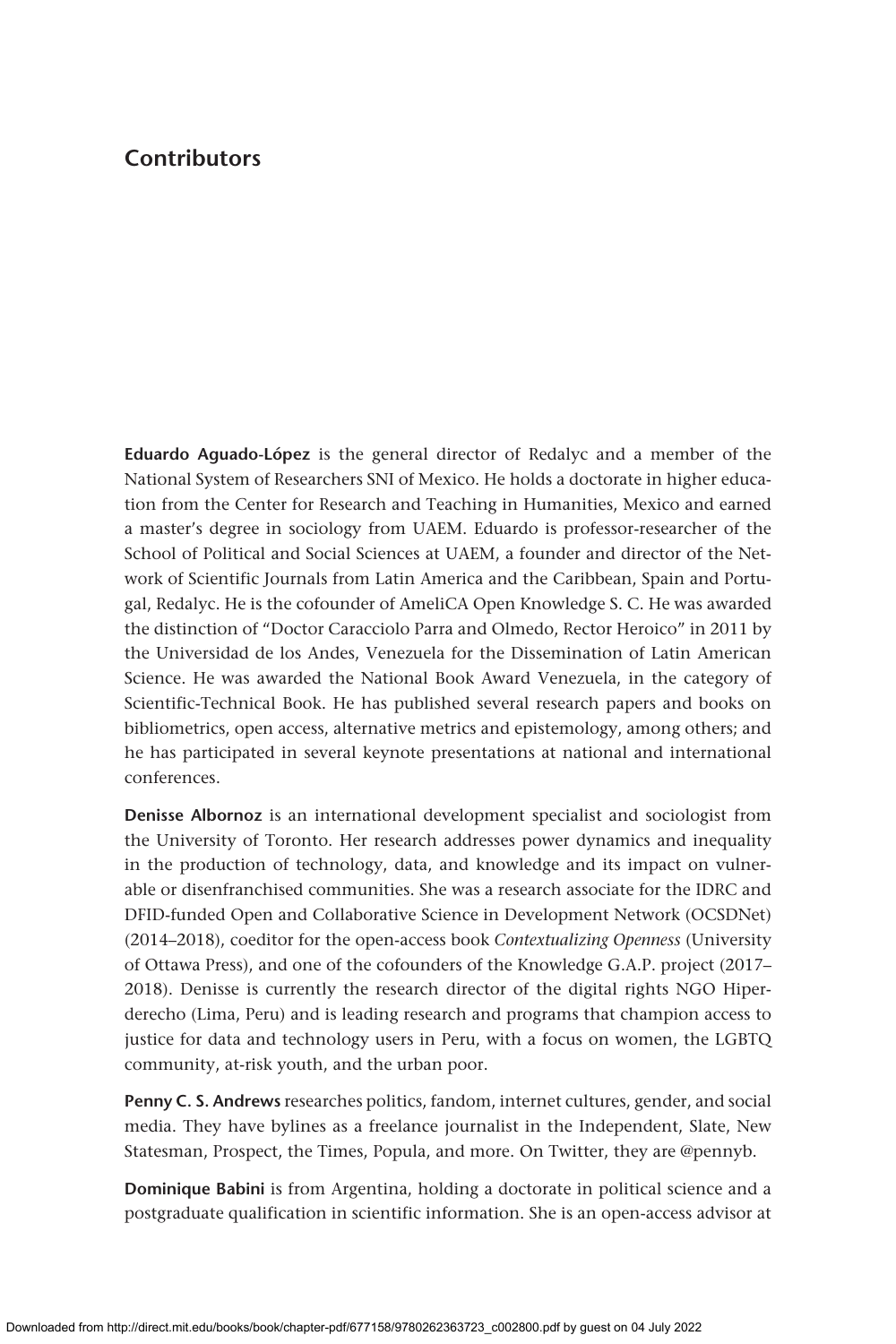CLACSO, where she has developed the digital repository and coordinates the International Open Access Campaign. Dominique is a member of the International Scientific Committee of REDALYC, of the REDALYC-CLACSO collection of 940 Latin American SSH journals, and the CLACSO representative in AMELI-Open Knowledge. She conducts research on open access scholarly communications at the University of Buenos Aires-IIGG and is a member of the Expert Committee of the National System of Digital Repositories-MINCYT of Argentina; the DORA-San Francisco Declaration on Research Assessment Advisory Committee, and Coalition Publi.ca (Canada) International Committee.

**Arianna Becerril-García** is full-time professor-researcher at the Autonomous University of the State of Mexico (UAEM). She is executive director and cofounder of the Network of Scientific Journals from Latin America and the Caribbean, Spain and Portugal, Redalyc, and a member of the National System of Researchers (SNI) of Mexico. She holds a PhD and an MSc in Computer Science from the Tecnológico de Monterrey, Mexico and is a computing engineer at UAEM. She is founder and chair of AmeliCA Conocimiento Abierto S.C. She is cofounder of the Mexican Network of Institutional Repositories (REMERI) and a member of the committee of InvestInOpenInfrastructure (IOI), and a representative member of Latin America in The Global Sustainability Coalition for Open Science Services (SCOSS). Her research output consists of numerous research papers, books, book chapters, and software applications on open access, technologies for scholarly publications, interoperability, artificial intelligence, information retrieval, the semantic web and Linked Open Data; as well as different keynote participations at national and international conferences.

**Leslie Chan** is an associate professor at the Centre for Critical Development Studies at the University of Toronto Scarborough. His teaching and professional practice centers on the role of "openness" in the design of inclusive knowledge infrastructure, and the implications for the production and flow of knowledge and their impact on local and international development. An original signatory of the Budapest Open Access Initiative, Leslie is active in the experimentation and implementation of scholarly communication initiatives of varying scales around the world. He serves as director of Bioline International, an international collaborative open-access platform since 2000. He was the PI of the Open and Collaborative Science in Development Network, and the PI of the Knowledge G.A.P project. He serves on the advisory board of the Directory of Open Access Journals and the San Francisco Declaration on Research Assessment. He is also a member of the steering group on Investing in Open Infrastructure. Leslie has published widely on topics related to open access, knowledge equity, and the South/North asymmetry in knowledge production and circulation.

**Jill Claassen** has worked at University of Cape Town (UCT) Libraries as the section manager of scholarly communication and research since November 2014. One of the sections she oversees is scholarly communication and publishing, which is responsible for implementing UCT's open-access policy by making UCT's scholarship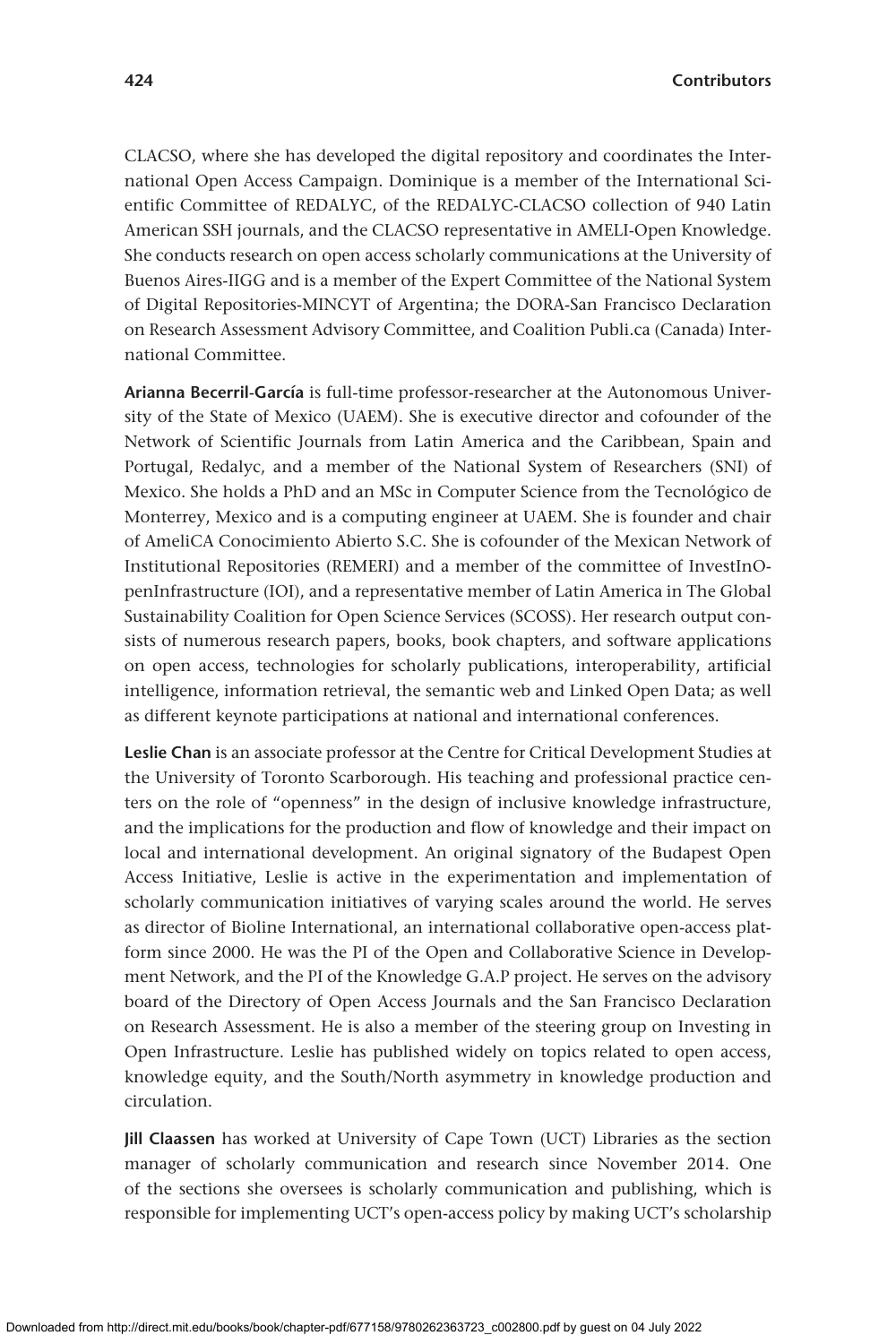discoverable through the institutional repository, OpenUCT, which already has over 25,000 scholarly works openly available. This section also has an open-access publishing service, which includes publishing open journals and open monographs and textbooks. The philosophy of this publishing service is to share African scholarship, by making it accessible to everyone on the continent and the world, thus ensuring that Africa's scholarly output is visible and contributes to the global knowledge economy. Currently there are five emerging journals, 10 monographs and two textbooks on the publishing platforms. Jill is the co-servicing officer of SPARC Africa's executive committee since 2017, which aims to advance scholarly communication on the continent. Prior to moving to UCT Libraries, she worked at the University of the Western Cape's library as the institutional repository manager from 2012 to 2014. During this period, the library played a significant role in advocating for open access at the university, including the signing of the Berlin Declaration and passing an open-access policy. Jill is a registered PhD candidate in Library and Information Science and her research is on developing an open-access publishing model for Africa.

**Emily Drabinski** is critical pedagogy librarian at the Graduate Center, City University of New York where she also serves as liaison to the School of Labor and Urban Studies. Drabinski sits on the editorial board of *Radical Teacher*, a journal of socialist, feminist, and antiracist pedagogy. She also edits *Gender and Sexuality in Information Studies*, a book series from Library Juice Press/Litwin Books.

**Martin Paul Eve** is professor of literature, technology and publishing at Birkbeck, University of London and visiting professor of Digital Humanities at Sheffield Hallam University. He holds a PhD from the University of Sussex, is the author of five books, including *Open Access and the Humanities: Contexts, Controversies and the Future*, and a cofounder and CEO of the Open Library of Humanities. In 2018, he was awarded the KU Leuven Medal of Honour in the Humanities and the Social Sciences for his work on open access and in 2019 was awarded the Philip Leverhulme Prize.

**Kathleen Fitzpatrick** is director of digital humanities and professor of English at Michigan State University and author of *Generous Thinking: A Radical Approach to Saving the University* (Johns Hopkins University Press, 2019), *Planned Obsolescence: Publishing, Technology, and the Future of the Academy* (NYU Press, 2011) and *The Anxiety of Obsolescence: The American Novel in the Age of Television* (Vanderbilt University Press, 2006). She is project director of Humanities Commons, an open-access, open-source network serving more than 20,000 scholars and practitioners around the world. She is a member of the board of directors of the Council on Library and Information Resources and of the Educopia Institute and is vice-president/president-elect of the Association for Computers and the Humanities.

**Aileen Fyfe** is a historian of science, technology, and publishing, and professor of modern history at the University of St Andrews, UK. She has written about the history of science communication and popularization in nineteenth-century Britain, including the prize-winning *Steam-Powered Knowledge: William Chambers and the*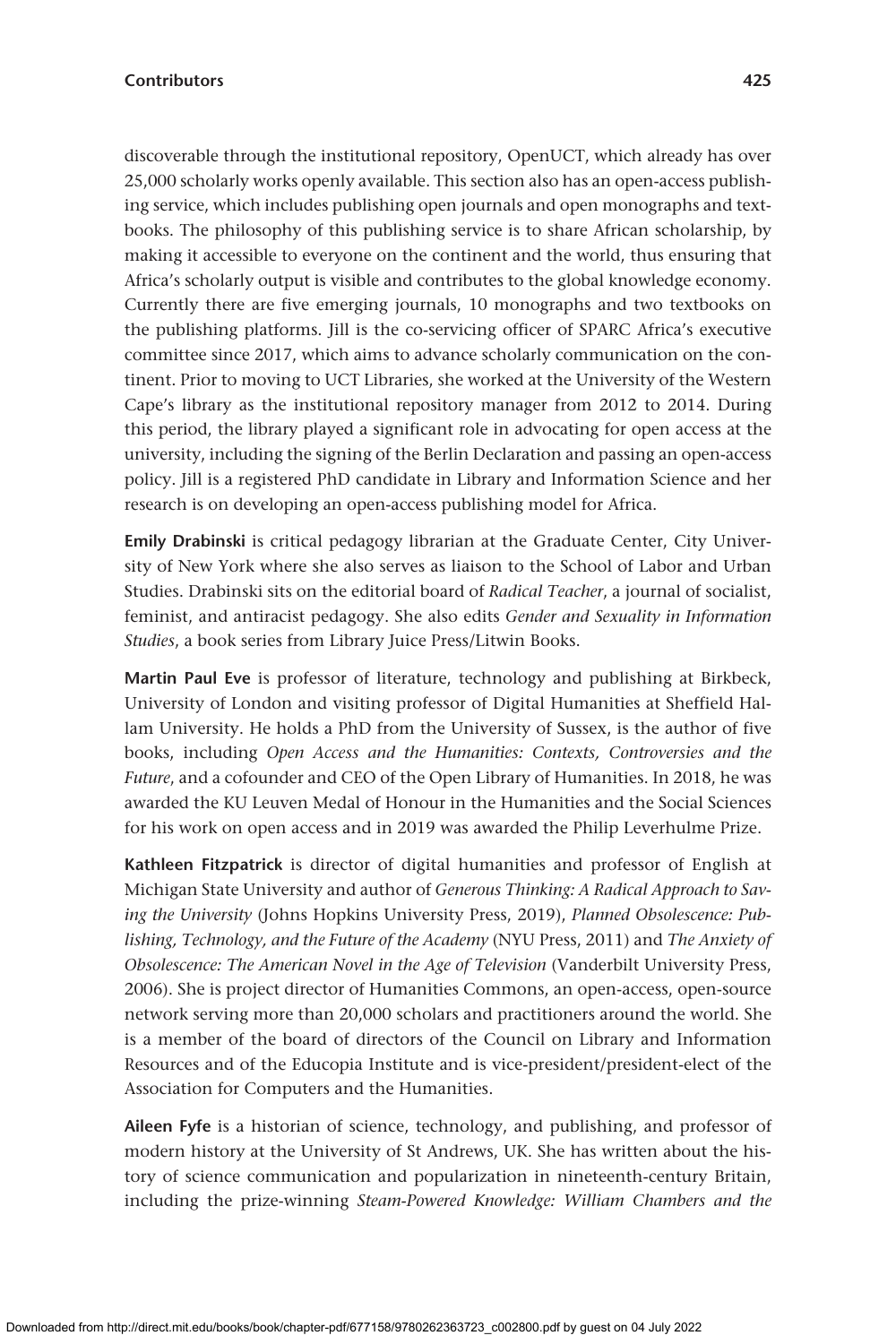*Business of Publishing 1820–1860* (2012). Her current research investigates the history of academic publishing from the seventeenth century to the present day, including the financial models underpinning scientific journals, their editorial and reviewing processes, and the role of learned society publishers. She is the author of various articles about the history of Royal Society publishing, and lead-author of the 2017 briefing paper *Untangling Academic Publishing: A History of the Relationship Between Commercial Interests, Academic Prestige and the Circulation of Research*.

**Jonathan Gray** is lecturer in critical infrastructure studies at the Department of Digital Humanities, King's College London, where he is currently writing a book on data worlds. He is also cofounder of the Public Data Lab; and research associate at the Digital Methods Initiative (University of Amsterdam) and the médialab (Sciences Po, Paris). More about his work can be found at jonathangray.org and he tweets at @jwyg.

**April M. Hathcock** works at the intersection of libraries, scholarly communication, law, and social justice. She is currently the director of scholarly communications and information policy at New York University, where she educates the campus community on issues of ownership, access, and rights in the research lifecycle. Before entering librarianship, she practiced intellectual property and antitrust law for a global private firm. Her research interests include diversity and inclusion in librarianship, cultural creation and exchange, and the ways in which social and legal infrastructures benefit the works of certain groups over others. She is a 2018 *Library Journal* Mover and Shaker, as well as the author of the article "White Librarianship in Blackface: Diversity Initiatives in LIS" and the blog *At the Intersection*, which examines issues at the intersection of feminism, libraries, social justice, and the law.

**John Holmwood** is professor of sociology at the University of Nottingham. He was the cofounder of the Campaign for the Public University ([https://publicuniversity](https://publicuniversity.org.uk/) [.org.uk/\)](https://publicuniversity.org.uk/), and the cofounder and joint managing editor of Discover Society ([https:](https://discoversociety.org/) [//discoversociety.org/](https://discoversociety.org/)), a free online magazine of social research, commentary, and policy analysis. He writes on pragmatism and public sociology and is the author (with Therese O'Toole) of *Countering Extremism in British Schools? The Truth about the Birmingham Trojan Horse Affair* (Policy Press, 2017). He is academic adviser to LUNG Theatre company and their play, *Trojan Horse*, which won the Amnesty International Freedom of Expression Award at the Edinburgh Festival Fringe in August 2018.

**Harrison W. Inefuku** is the scholarly publishing services librarian at Iowa State University, where he directs the library's publishing program, the Iowa State University Digital Press. Prior to launching the press, he launched and managed Iowa State's institutional repository. He has published and presented on diversity, equity, inclusion, and social justice in scholarly communications and academic publishing, and in libraries and archives more broadly. He holds an MAS and MLIS from the University of British Columbia and a BFA in Graphic Design and BA in Visual Culture from the University of the Pacific.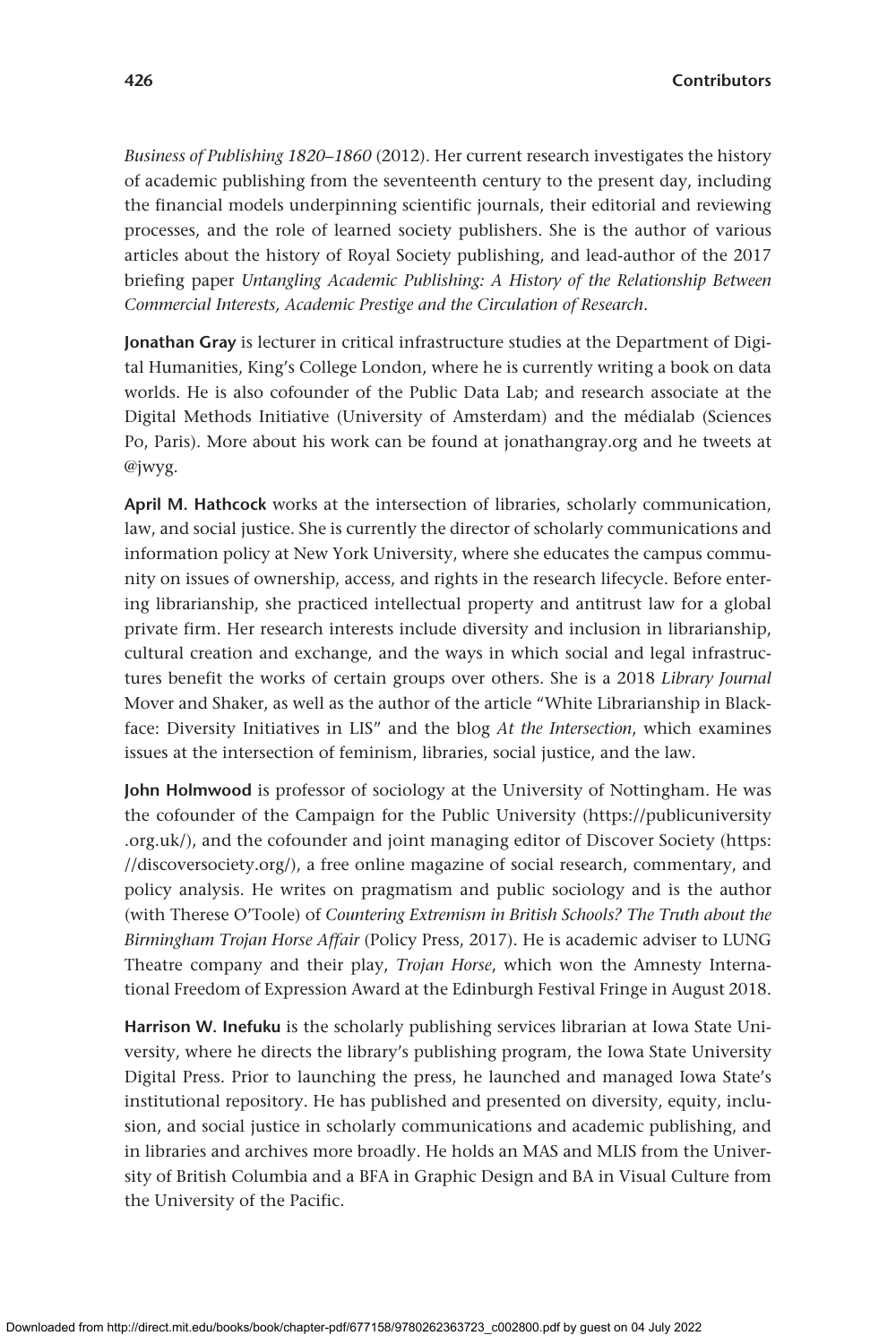**Eileen A. Joy** is a research specialist in Old English literary studies and intellectual history, as well as a para-academic rogue publisher, with interests in poetry and poetics, ethics, affects and embodiments, queer studies, object/thing studies, the ecological, post/humanism, and scholarly communications. She is the founding ingenitor of the BABEL Working Group, coeditor of *postmedieval: a journal of medieval cultural studies*, and founding director of punctum books: spontaneous acts of scholarly combustion.

**Bruno Latour** is professor emeritus at Sciences Po medialab and curator of several exhibitions. He has been the principal investigator of the *AIME* project.

**Stuart Lawson** is a library worker at Edinburgh Napier University, and a researcher with a doctorate on the politics of open access. They have both research and practice expertise in open access, open data, and scholarly communication funding. Stuart is an editor of the *Journal of Radical Librarianship*.

**Namhla Madini** has been working for the University of Cape Town, Health Sciences library since 2007. She has an honors degree in library and information science from UCT in 2010. Her responsibilities include providing an array of information services to the library users. She is part of the team that publishes open-access monographs using Open Monograph Press.

**Robin de Mourat** is research designer at the médialab laboratory (Sciences Po, Paris). He has been embedded in *An Inquiry into Modes of Existence* as a participant observer since 2014, in the frame of a PhD research in arts & design examining the role of formats in academic publishing, at Université Rennes 2. He works at the intersection between academic equipment and inquiry practices, combining a background in product design, design history and theory, and human-computer interactions, with diverse material and discursive experiments in the humanities and social sciences. He has participated in the making of texts, things, and conversations about the epistemology of design activities, interdisciplinary methodologies in humanities and social sciences, and social and cultural studies of scholarly practices.

**Thomas Hervé Mboa Nkoudou** is a PhD candidate in public communication at the Université Laval in Quebec. His involvement as a coresearcher in the SOHA Project (Open Science in Haiti and French-speaking Africa) has allowed him to acquire a strong background in the field of scholarly communication. He is working on the African landscape of scholarly communication in order to improve, through commons of knowledge, the visibility of African researchers on the scientific web, to promote diversity and inclusion in open access, as well as to fight the neocolonial and neocapitalist hidden faces of open access. Due to this experience, he is part of many international and African organizations involved in open science and regularly invited to give lectures on the state of scholarly communication in Africa.

**Bethany Nowviskie** is dean of libraries and professor of English at James Madison University. She formerly directed the Digital Library Federation and served as research associate professor of digital humanities at the University of Virginia, where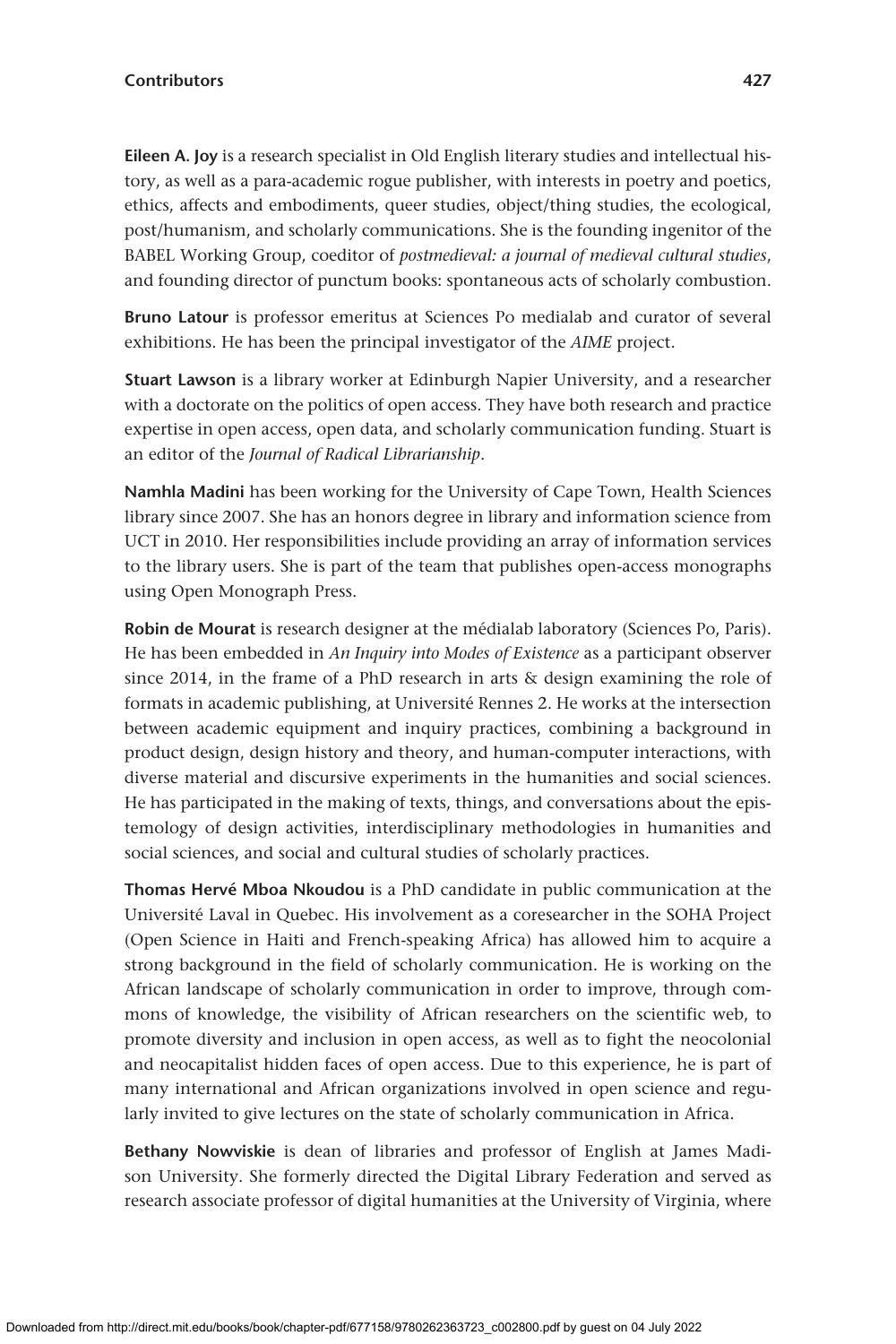she was the founding director of the UVa Library Scholars' Lab and a special advisor to the Provost for digital humanities research. A long-time humanities computing practitioner, Nowviskie is a past president of the Association for Computers and the Humanities and a CLIR Distinguished Presidential Fellow.

**Angela Okune** is a doctoral candidate in the Department of Anthropology at the University of California, Irvine. She studies data practices and infrastructures of research groups working in and on Nairobi, Kenya in order to explore broader questions of equity, knowledge production, and socioeconomic development in Africa. Grounded in the context of Nairobi as a heavily saturated site of research where many participants question the benefits of research, Angela is interested in shifting notions of ethical scientific responsibility to "open up" knowledge held in tandem with considerations of data protection and privacy. Angela is a recipient of a Wenner-Gren fieldwork grant, a 2016 graduate research fellowship from the National Science Foundation, and 2018 UC Berkeley Center for Technology, Society and Policy fellowship. From 2010 to 2015, as cofounder of the research department at iHub, Nairobi's innovation hub for the tech community, Angela provided strategic guidance for the growth of tech research in Kenya. She was a network coordinator for the IDRC and DFID-funded Open and Collaborative Science in Development Network (OCSDNet) (2014–2018) and coeditor of the open-access book *Contextualizing Openness* (University of Ottawa Press). She currently serves as a student representative on the Society for Social Studies of Science (4S) Council and as a design team member of the Platform for Experimental Collaborative Ethnography (PECE).

**Abel L. Packer** is a Brazilian information scientist and expert in information technology and knowledge management. He is one of the cofounders of SciELO and current director of the FAPESP SciELO Program. He is also project coordinator at the Foundation of the Federal University of São Paulo (UNIFESP) and former director of the Latin American and Caribbean Center on Health Sciences of the Pan American Health Organization/World Health Organization (BIREME/PAHO/WHO). Abel has a bachelor's degree in business management and a master of library science from Syracuse University in the United States.

**David Pontille** is senior researcher at the French National Center for Scientific Research (CNRS) in the Centre de Sociologie de l'Innovation / i3 (UMR 9217) in Paris. His work is organized into two main topics: the evaluation technologies of scientific research (authorship and attribution of productions, journal rankings, bibliometrics, peer review), and the politics of maintenance dedicated to technologies and infrastructures. Founding member of Revue d'Anthropologie des Connaissances, he also co-leads a blog dedicated to ordinary writing practices: Scriptopolis ([http://www](http://www.scriptopolis.fr/en) [.scriptopolis.fr/en](http://www.scriptopolis.fr/en)).

**Reggie Raju** is the director of research and learning at the University of Cape Town Libraries. He has worked in academic libraries for more than 35 years. He holds a PhD in information studies and is the author of several publications in peer-reviewed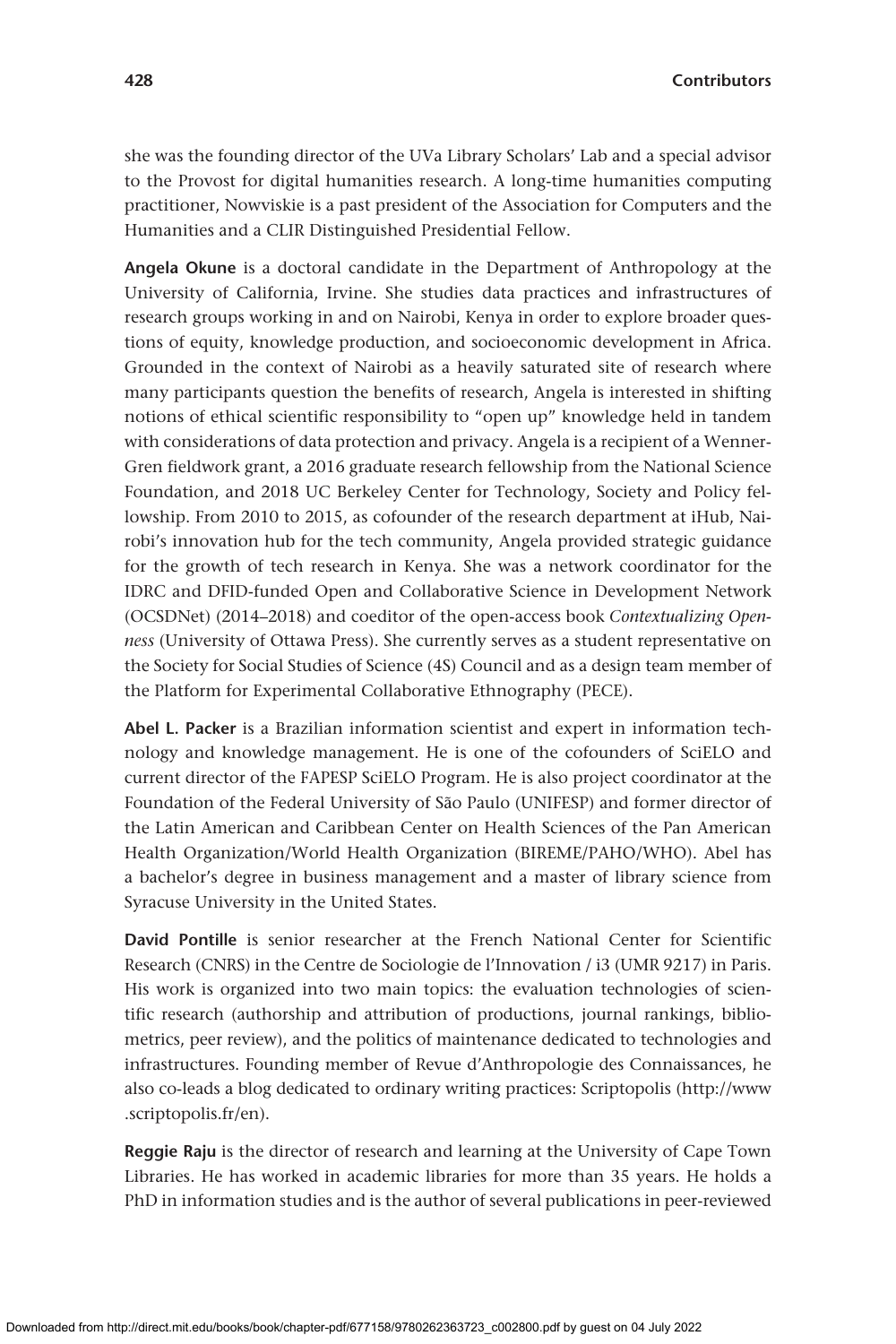national and international journals, chapters in books, and a book publication. His research focus is on research librarianship with an emphasis on open access and library publishing. He is currently a member of the Academic and Research Libraries Standing Committee of IFLA, as well as being the convener of its Special Interest Group: Library Publishing. Reggie is currently the chair of SPARC Africa and is driving the social justice agenda of open access for Africa. He serves on the editorial board of the *Journal of Librarianship and Scholarly Communication*.

**István Rév** is the director of the Vera and Donald Blinken Open Society Archives and professor in the Department of History at the Central European University.

**Donato Ricci** is a designer and researcher. He specializes in the use of design methods in human and social sciences. He followed the design aspects of Bruno Latour's *AIME* project, with whom he co-curated the ResetModernity! exhibition at ZKM Karlsruhe and at the Shanghai Himalayas Museum. From 2005 to 2012 he was involved in the development of the DensityDesign Lab's research programs. He is assistant professor of "Representação e Conhecimento" at the Universidade de Aveiro and part of the SPEAP Programme in Political Arts within SciencesPo School of Public Affairs. His work has been featured in several conferences and exhibitions (Medialab Prado— Visualizer; SIGGRAPH Conference; MIT Humanities + Digital Conference, The Art of Network), publications and showcases (Data Flow; Information Graphics; Visual Complexity; Visual Storytelling). He received a silver and a bronze at the Malofiej-Awards, and was selected, in 2018, for the ADI Design Index.

**Charlotte Roh** is the scholarly communications librarian at the University of San Francisco, where she manages the institutional repository, copyright advisory, open education program, library publishing program, and open access policy. Her work is at the intersection of social justice, libraries, and scholarly communication, and is informed by her personal experience and years of work in academic publishing.

**Naomi Rosenkranz** is the assistant director of the *Making and Knowing Project* at Columbia University. She serves as the main administrative liaison, supports the historical reconstruction research, oversees the Project's chemical laboratory, and maintains the digital collaboration systems. She studied physics at Barnard College, with research experience in material science, experimental condensed matter, and physical chemistry. She served as the inaugural Science Resident in Conservation with Columbia's Ancient Ink Lab, identifying and characterizing ancient carbonbased inks. She continued her investigation of inks at the Metropolitan Museum of Art, working with the departments of scientific research and paper conservation to examine medieval iron-tannate black inks through recipe reconstructions and spectral analysis of museum objects. She is coeditor of the *Making and Knowing Project*'s digital critical edition of BnF Ms. Fr. 640.

**Claire Conklin Sabel** received a BA in history from Columbia University and an MPhil in history and philosophy of science from the University of Cambridge. She is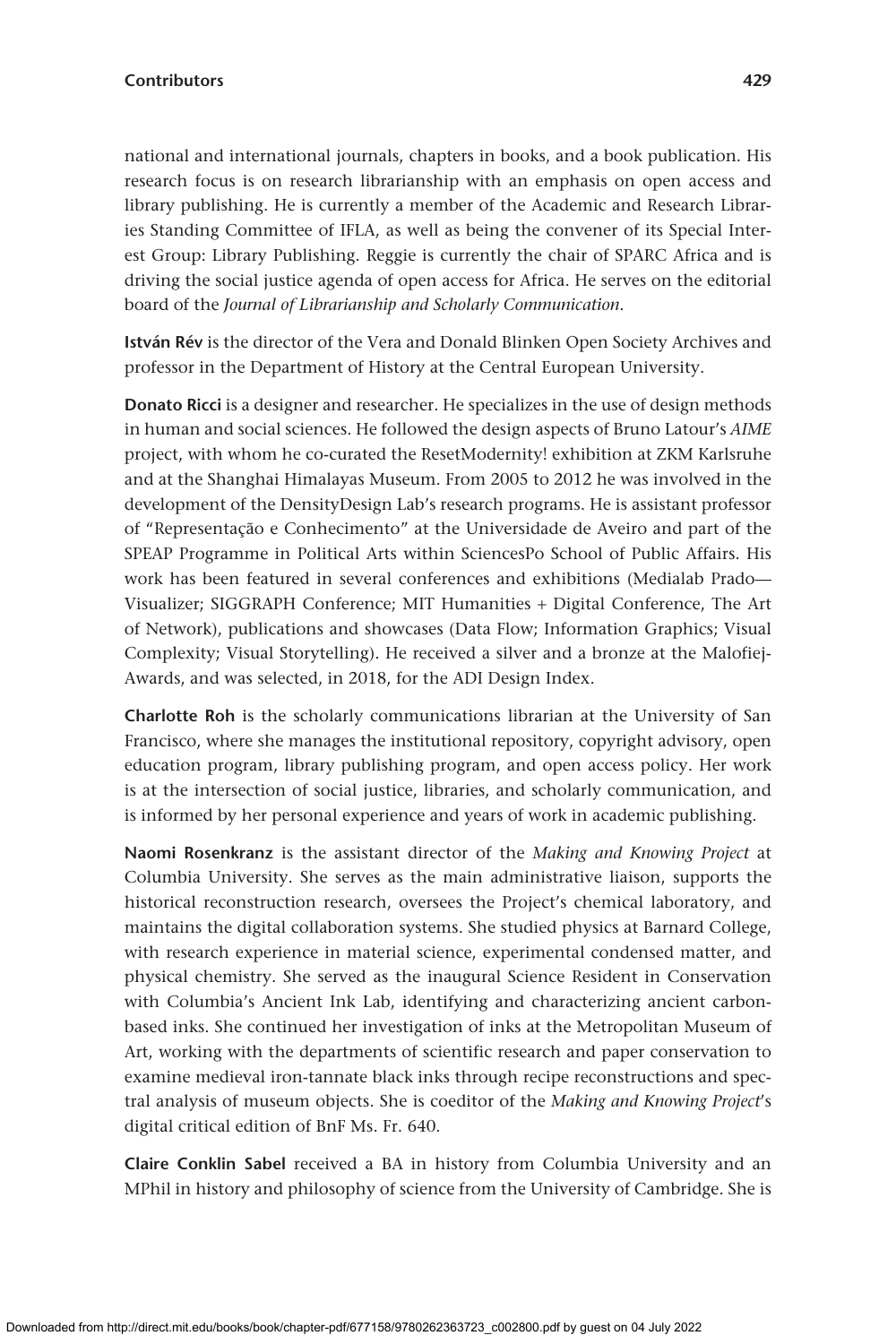currently completing her PhD in history and sociology of science at the University of Pennsylvania, where her research focuses on the relationship between global commerce and the earth sciences in the early modern period. She is the author of "The Impact of European Trade with Southeast Asia on the Mineralogical Studies of Robert Boyle" in Michael Bycroft and Sven Dupré, eds., *Gems in the Early Modern World* (Palgrave Macmillan, 2019). Before her doctoral studies, she was a research associate with the *Making and Knowing Project* at Columbia, and subsequently project manager for Columbia's Center for Science and Society and History in Action initiative.

**Dorothea Salo** is a distinguished faculty associate in the University of Wisconsin at Madison's Information School. She has written and presented internationally on scholarly publishing, libraries in the digital humanities, copyright, privacy, institutional repositories, linked data, and data curation. Her "Recover Analog and Digital Data" project rescues audio, video, and digital data from obsolete or decaying carriers. As coinvestigator for the IMLS-funded Data Doubles project, she is helping investigate undergraduate students' perceptions of privacy relative to learning analytics practices. Salo holds an MA in library and information studies and another in Spanish from UW-Madison.

**Maura A. Smale** is chief librarian and professor at New York City College of Technology, and faculty in Interactive Technology & Pedagogy and Digital Humanities at the Graduate Center, both of the City University of New York. She holds graduate degrees in anthropology and library and information science, and her research interests include undergraduate academic culture, critical librarianship, open access and open educational technologies, and game-based learning. She has been codirector of the City Tech OpenLab, an open digital platform for teaching, learning, and collaboration. With Mariana Regalado, she published *Digital Technology as Affordance and Barrier in Higher Education*, exploring the ways students use technology in their academic work. Their edited volume *Academic Libraries for Commuter Students: Research-Based Strategies* examines US commuter undergraduate library use. She tweets intermittently @mauraweb, and blogs actively for the Association of College & Research Libraries' ACRLog.org.

**Pamela H. Smith** is Seth Low Professor of History at Columbia University, and founding director of the Center for Science and Society and of the *Making and Knowing Project* ([www.makingandknowing.org\)](http://www.makingandknowing.org). Her articles and books, especially *The Body of the Artisan* (2004), *Ways of Making and Knowing* (ed. P. H. Smith, A. R. W. Meyers, and H. Cook, 2017), and *From Lived Experience to the Written Word: Recovering Skill and Art* (forthcoming, Chicago), examine craft and practical knowledge. Her edited volumes include *The Matter of Art* (ed. C. Anderson, A. Dunlop, P. H. Smith, 2016), which treats materiality, making, and meaning, and *Entangled Itineraries: Materials, Practices, and Knowledges across Eurasia* (2019), which deals with the movement of materials and techniques across Eurasia before 1800. In the collaborative research and teaching initiative, the *Making and Knowing Project*, she and the Making and Knowing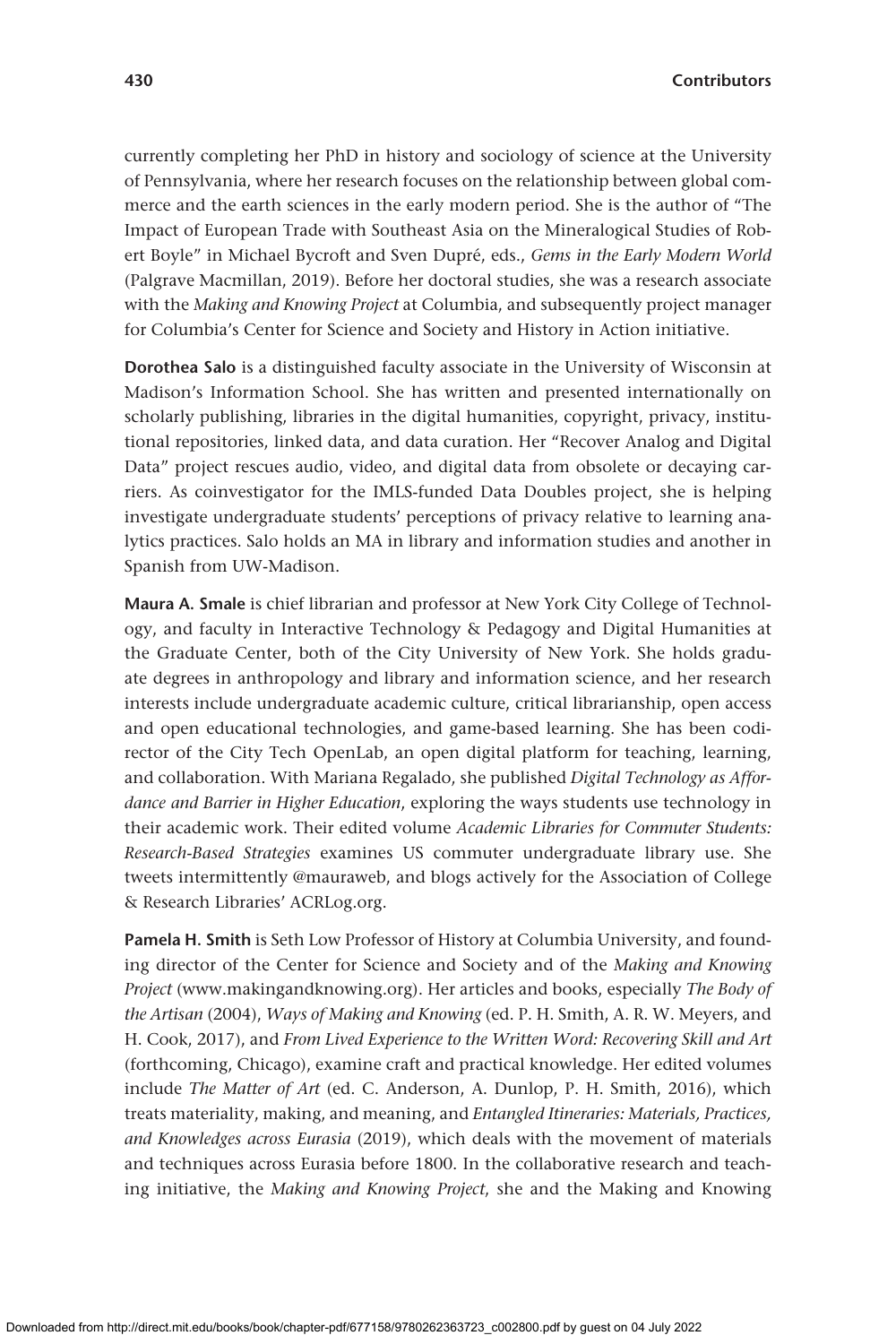Team investigate practical knowledge through text-, object-, and laboratory-based research.

**Tamzyn Suliaman** is a librarian at UCT Libraries, formerly a medical librarian who specialized in systematic reviews. It was through her efforts helping African scholars find African content that she discovered the importance of equitable open and accessible scholarship. In her current position in research and innovation, she is involved in open publishing, which allows for investigation of better measures to ensure that marginalized voices are heard through publishing African scholarship. Her particular focus is on ensuring that scholarship is inclusive and accessible to all.

**Didier Torny** is a senior researcher at the French National Center for Scientific Research (CNRS), in the Centre de Sociologie de l'Innovation / i3 (UMR 9217) in Paris. He currently works on a political economy of academic publications, with some aspects of this research being treated in his scientific blog [\(https://polecopub](https://polecopub.hypotheses.org) [.hypotheses.org\)](https://polecopub.hypotheses.org). He is also a project officer at the Information Sciences Direction of CNRS and copilot of the evaluation group of the French Open Science Committee.

**Tianna Helena Uchacz** is an assistant professor in the Department of Visualization at Texas A&M University and former postdoctoral scholar on the *Making and Knowing Project* at Columbia University. She has held fellowships at Utrecht University, the Zentralinstitut für Kunstgeschichte, and the Science History Institute, and her work has appeared in *Renaissance Quarterly* and *Nederlands Kunsthistorisch Jaarboek* as well as collected volumes (*Netherlandish Culture of the Sixteenth Century*, *Ornament and Monstrosity*). Her research uses experimental, performative, and digital humanities methods to interrogate the encoding of cultural values in early modern materials, artworks, and texts. Her current project asks how Netherlandish artists used the depicted body, and the sensual nude in particular, to articulate ethical questions and shifting social norms. She is coeditor of the *Making and Knowing Project*'s digital critical edition of BnF Ms. Fr. 640 and its Research and Teaching Companion.

**John Willinsky** is the Khosla Family Professor at Stanford. After working for some time on the educational implications of such knowledge systems as literary theory, historical dictionaries, and European imperialism, John has come to focus on both analyzing and altering scholarly publishing practices to understand whether this body of knowledge might yet become more of a public resource for learning and deliberation. John is most well known for founding the Public Knowledge Project, which produces the widely used software Open Journal Systems.

**Jane Winters** is professor of digital humanities and pro-dean for libraries and digital at the School of Advanced Study, University of London. She is coeditor of the open-access book series *New Historical Perspectives* and editor of a series on academic publishing, which is part of Cambridge University Press Elements: Publishing and Book Culture. She has led or codirected a range of digital projects, including *Big UK Domain Data for the Arts and Humanities*, *Traces Through Time: Prosopography in Practice*